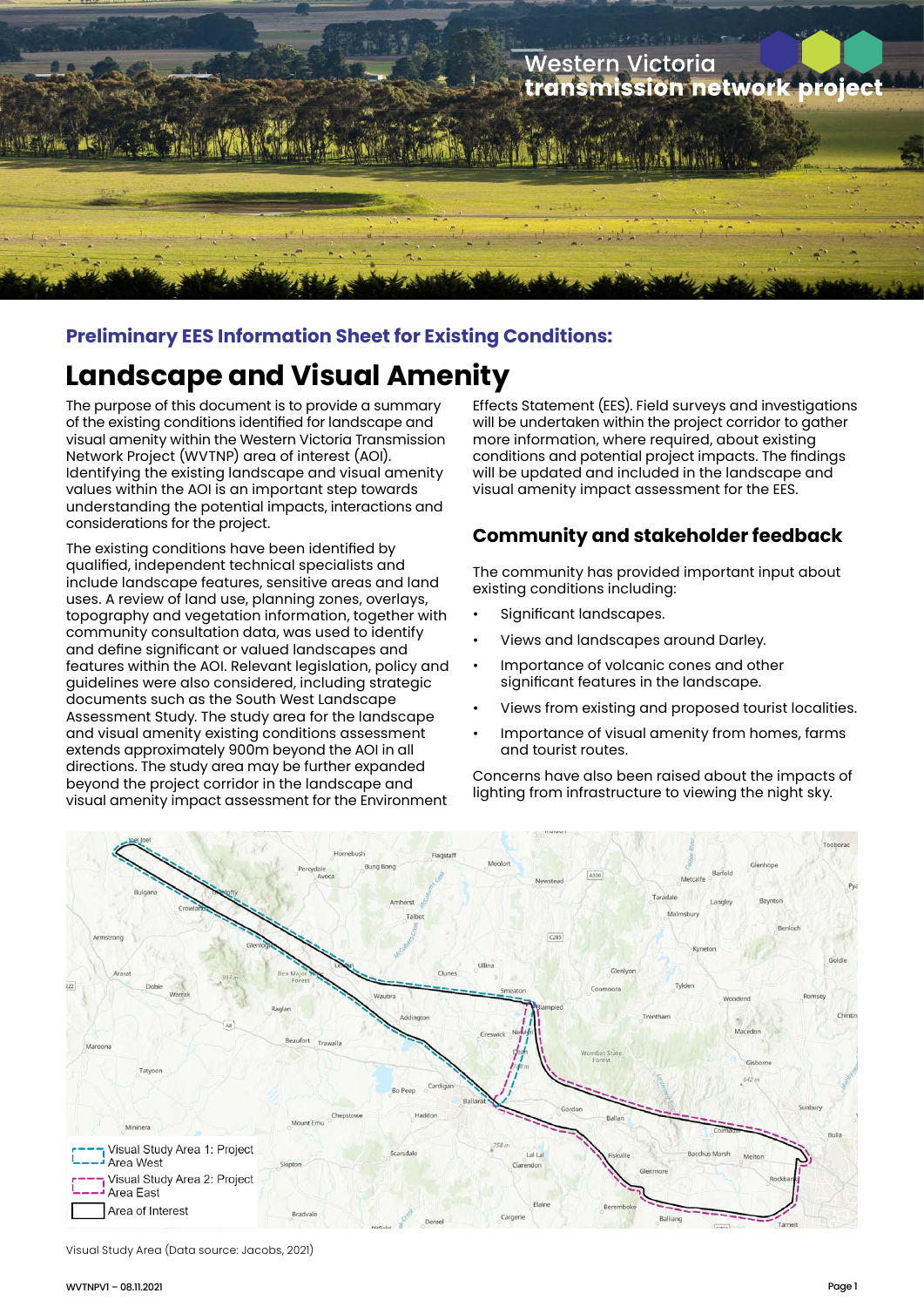#### **Land use**

The primary land-use within the AOI and much of the surrounding area is farming and agriculture. Other uses include National Parks, State Forests, conservation reserves, townships, rural living zones, industrial and extractive sites. Large areas of native forest are in the area to the north of Ballarat, near Creswick, Lerderderg State Park to the north of Darley and Brisbane Ranges National Park, south of the Parwan Valley and Werribee Gorge.

Sensitive areas and uses include townships, residential areas, conservation areas including National Parks, State Forests, volcanic cones and the many lakes, reservoirs and waterbodies. These features are valued as much for their ecology, scenery, and sense of naturalness as their recreational values.

#### **Landscape character and landscape sensitivity**

Landscape character units and landscape sensitivity ratings are used to assess the visual impact of project infrastructure. Landscape character units are determined based on physical and natural attributes including geology, topography, vegetation and drainage patterns as well as modifications and the use of land. Landscape sensitivity is based on the use of the area and the degree to which the landscape can accommodate further visual change. Homes will always be classed as highly sensitive locations and disturbances to residents' views have the highest degree of sensitivity. Impacts on representative residential views from residential properties will be assessed as part of the landscape and visual impact assessment.

| Landscape character<br>unit                       | <b>Landscape sensitivity</b>                                                                                                                                                                                    |
|---------------------------------------------------|-----------------------------------------------------------------------------------------------------------------------------------------------------------------------------------------------------------------|
| Industrial/ Mining and<br>Quarrying               | Low                                                                                                                                                                                                             |
| Plantation                                        | Low                                                                                                                                                                                                             |
| <b>Cleared Flat Farmland</b>                      | Low                                                                                                                                                                                                             |
| <b>Cleared Undulating</b><br>Farmland             | Low to moderate                                                                                                                                                                                                 |
| Urban and Townships                               | Moderate                                                                                                                                                                                                        |
| <b>Rural Residential</b>                          | Moderate to high. Natural-appearing or rural landscape. Recognised by specific<br>zoning distinct from townships and rural areas.                                                                               |
| Waterbodies and<br>Waterways                      | Moderate to high. Scenic qualities, contemplative aspects, intrinsic values, and<br>recreational uses.                                                                                                          |
| National Parks, State<br><b>Parks and Forests</b> | High. Natural values, scenic qualities and recreational uses.                                                                                                                                                   |
| Volcanic Landscapes                               | High. Geological significance and landmark landforms. Recognised in overlays and<br>strategic studies.                                                                                                          |
| <b>Valleys and Gorges</b>                         | High. Geological significance and landmark landforms. Recognised in overlays and<br>strategic studies. Many valleys and gorges are publicly accessible either through<br>public roads or as parks and reserves. |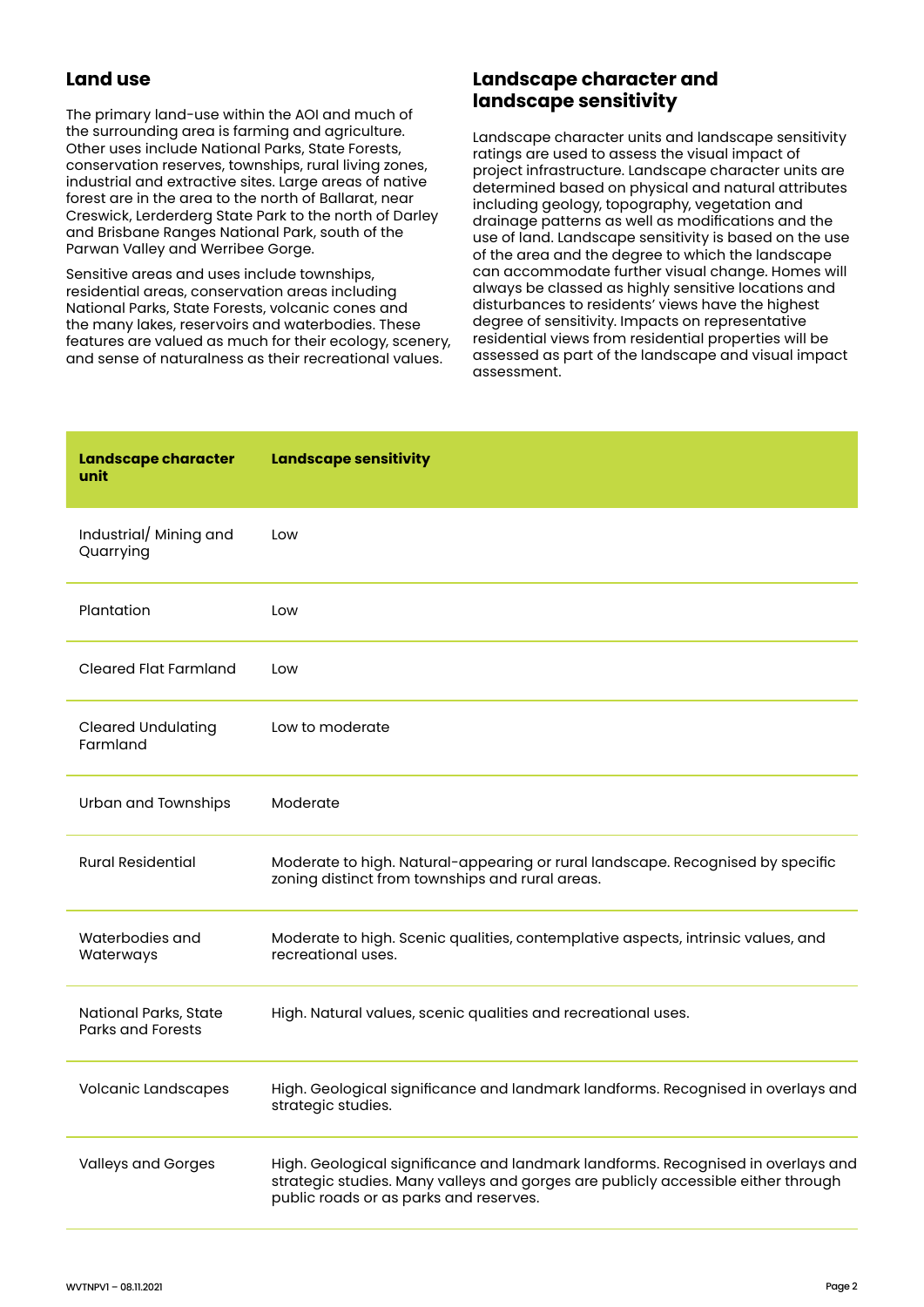

View from Mount Blackwood



View from Telford Park, across Darley towards the Lerderderg Ranges

#### **Viewing locations**

Key public viewing locations across the AOI include:

- Major roads: Western Freeway, Midland Highway, Sunraysia Highway and connecting roads between townships and settlements.
- Public areas within townships, particularly areas within the road network, local parks, and other points of interest.
- Public parks and recreation areas, including state-managed parks and reserves, reservoirs, waterways, forests, trails, and other landscapes that are publicly accessible.
- Identified significant landscapes and significant views, as identified by the South West Landscape Assessment Study and overlays recognising scenic amenity.
- Residential areas.

#### **Aboriginal cultural heritage values and landscape**

Sites, structures or groups of structures and unique natural features that embody cultural values such as lakes, ponds, outcrops, rocks and waterfalls may hold important Aboriginal cultural heritage values. The Aboriginal cultural heritage impact assessment, developed with the technical advice, knowledge and contributions of Traditional Owners, will form the basis of this aspect of the landscape and visual impact assessment.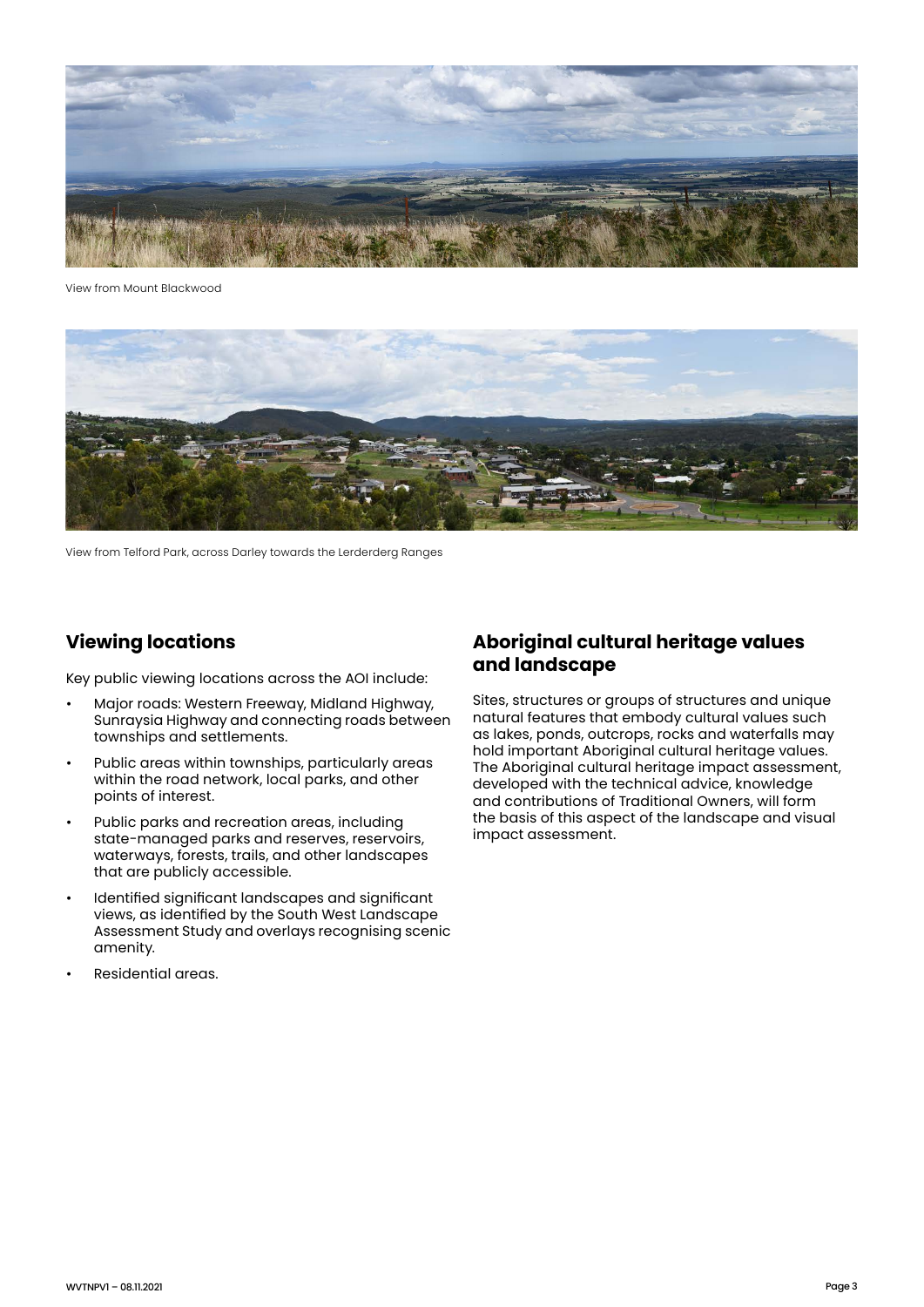# **Western section of AOI - Bulgana to North Ballarat**

The following landscape and visual features and areas of sensitivity and significance that may be impacted by the project have been identified in the western section of the AOI.





Environmental and Landscape Overlays – Western section of AOI (Data source: VICMAP\_PLANNING, DELWP, 2021)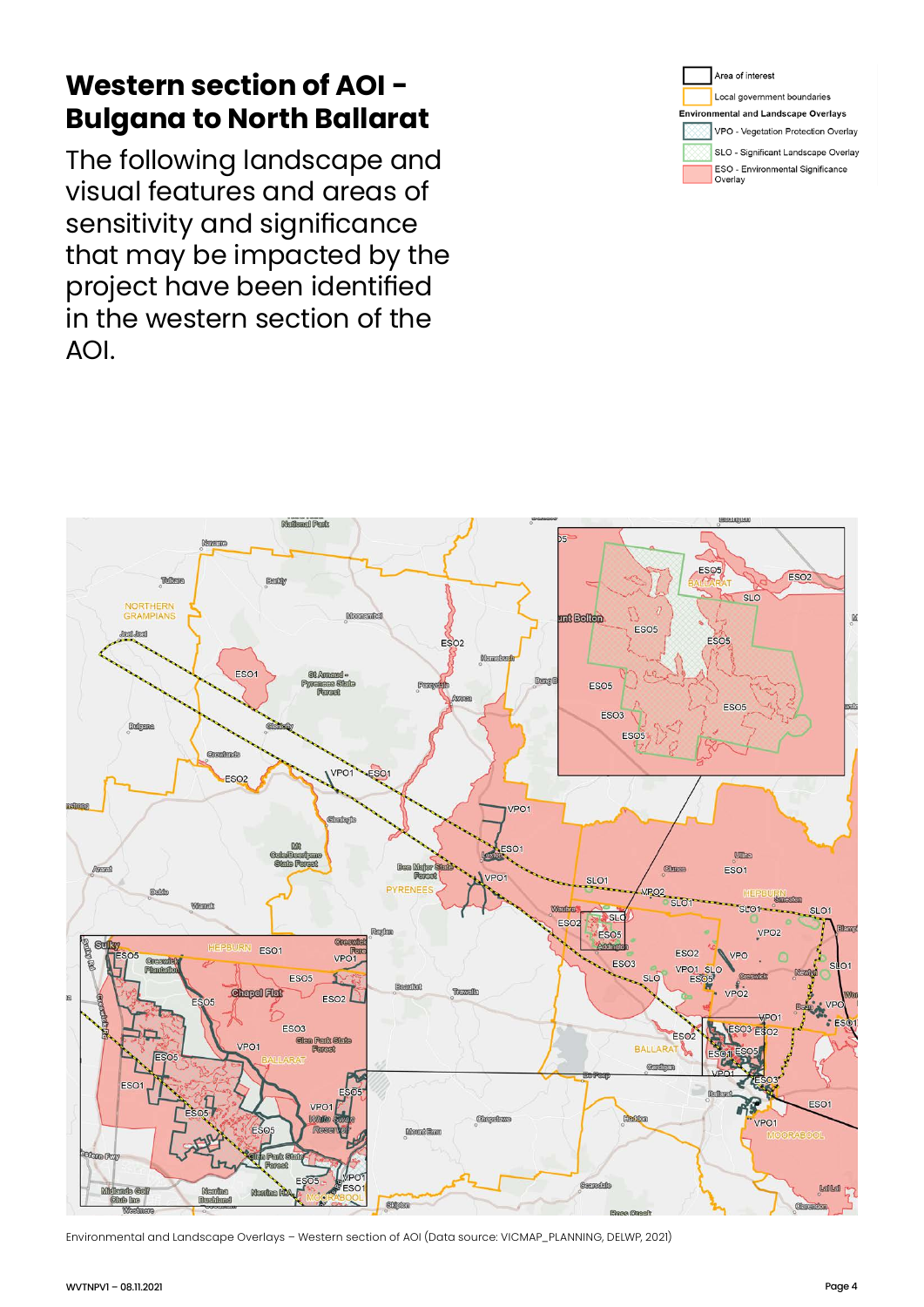# **Significant Landscapes**

- Hepburn Gold Mines and Volcanic District (State Significance).
- Island Uplands (Regional Significance).

## **Significant Views**

- Berry Deep Lead Gold Mine (Regional Significance).
- Mount Buninyong and Mount Warrenheip (Regional Significance).

# **Significant Landscape Overlays (SLO)**

- Ballarat Planning Scheme: volcanic formations known as the Bald Hills, including Mount Rowan, Mount Hollowback, Mount Cavern, Coghills Hill, and other unnamed formations; Mount Bolton and associated granite outcrops; and Lake Learmonth.
- Hepburn Planning Scheme: Volcanic Peaks Landscape Area, Ridges and Escarpments Area and Sites of Geological Significance.

# **Vegetation**

Vegetation is varied throughout the AOI including natural forested areas, roadside vegetation, plantation vegetation, windbreak/buffer planting within farm areas, and garden planting around residences. Shelterbelts and windbreak plantings are relatively common northwest of Waubra but uncommon in the agricultural plains south of Newlyn.

# **Vegetation Protection Overlays (VPO)**

- Ballarat Planning Scheme: significant native vegetation occurring extensively north of Ballarat, near the Glen Park State Forest and Nerrina Historic Area.
- Hepburn Planning Scheme: remnant vegetation and significant exotic and native vegetation occurring at several locations.

#### **Parks and reserves**

The larger areas of National Parks, State Forests and State Parks are recognised and protected for their outstanding natural features, ecological and recreational values. Bushland Reserves, Flora Reserves, Flora and Fauna Reserves, Streamside Reserves, Lake Reserves, and Nature Conservation Reserves are areas noted and protected for their biodiversity, ecosystems, and flora and fauna. These areas are often smaller and more orientated toward conservation than public use and recreation. Several historic gold mining sites in the area to the north of Creswick have been proposed for nomination for UNESCO World Heritage listing.

### **Lakes and waterways**

Newlyn Reservoir, Hepburn Lagoon, St Georges Lake, Russells Reservoir, Cosgrove Reservoir, Wilson Reservoir, Lake Learmonth. Lake Learmonth is valued as a recreational feature and asset to the local community.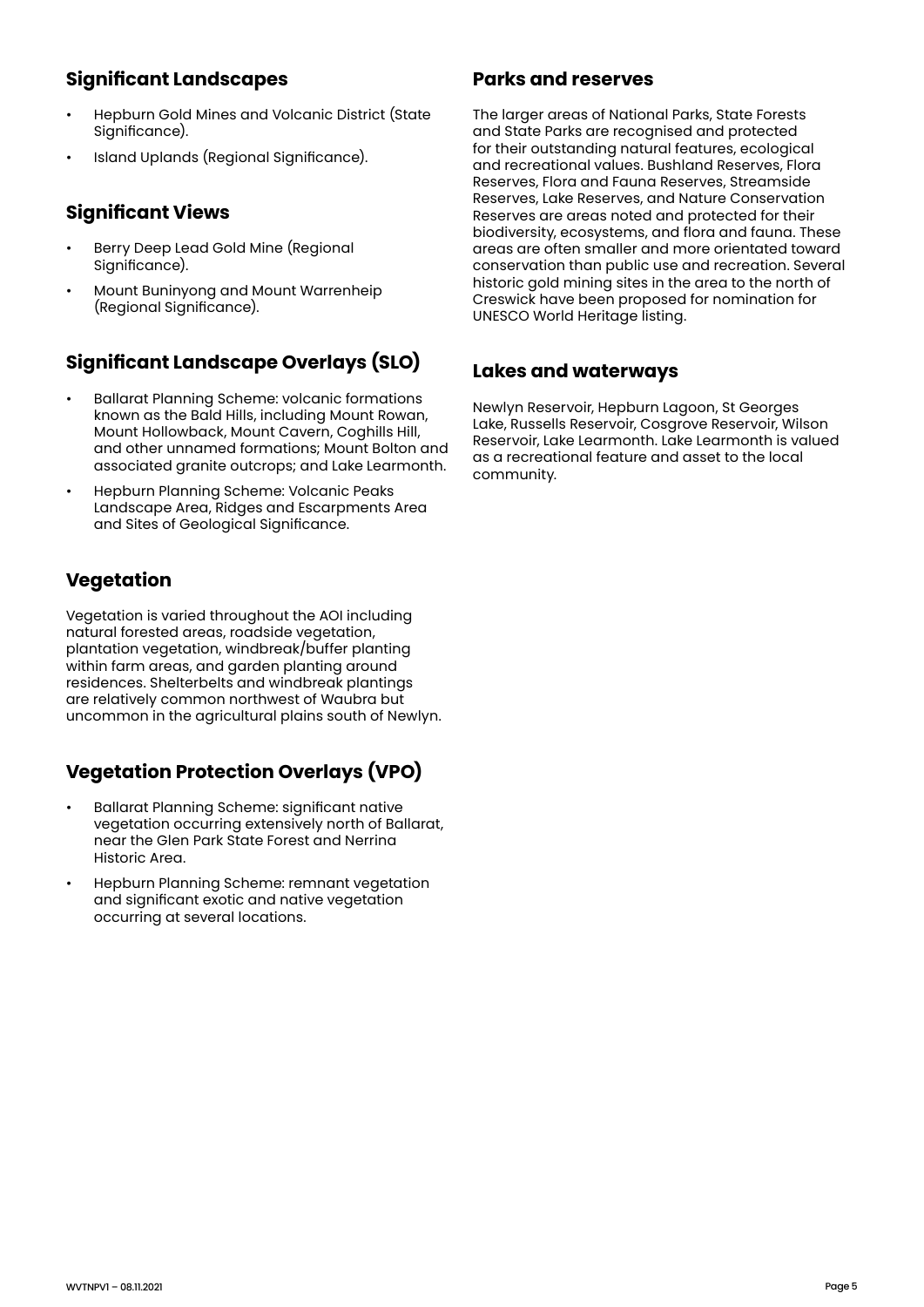# **Eastern section of AOI - Ballarat to North Sydenham**

The following landscape and visual features and areas of sensitivity and significance that may be impacted by the project have been identified in the eastern section of the AOI.





Environmental and Landscape Overlays – Eastern section of AOI (Data source: VICMAP\_PLANNING, DELWP, 2021)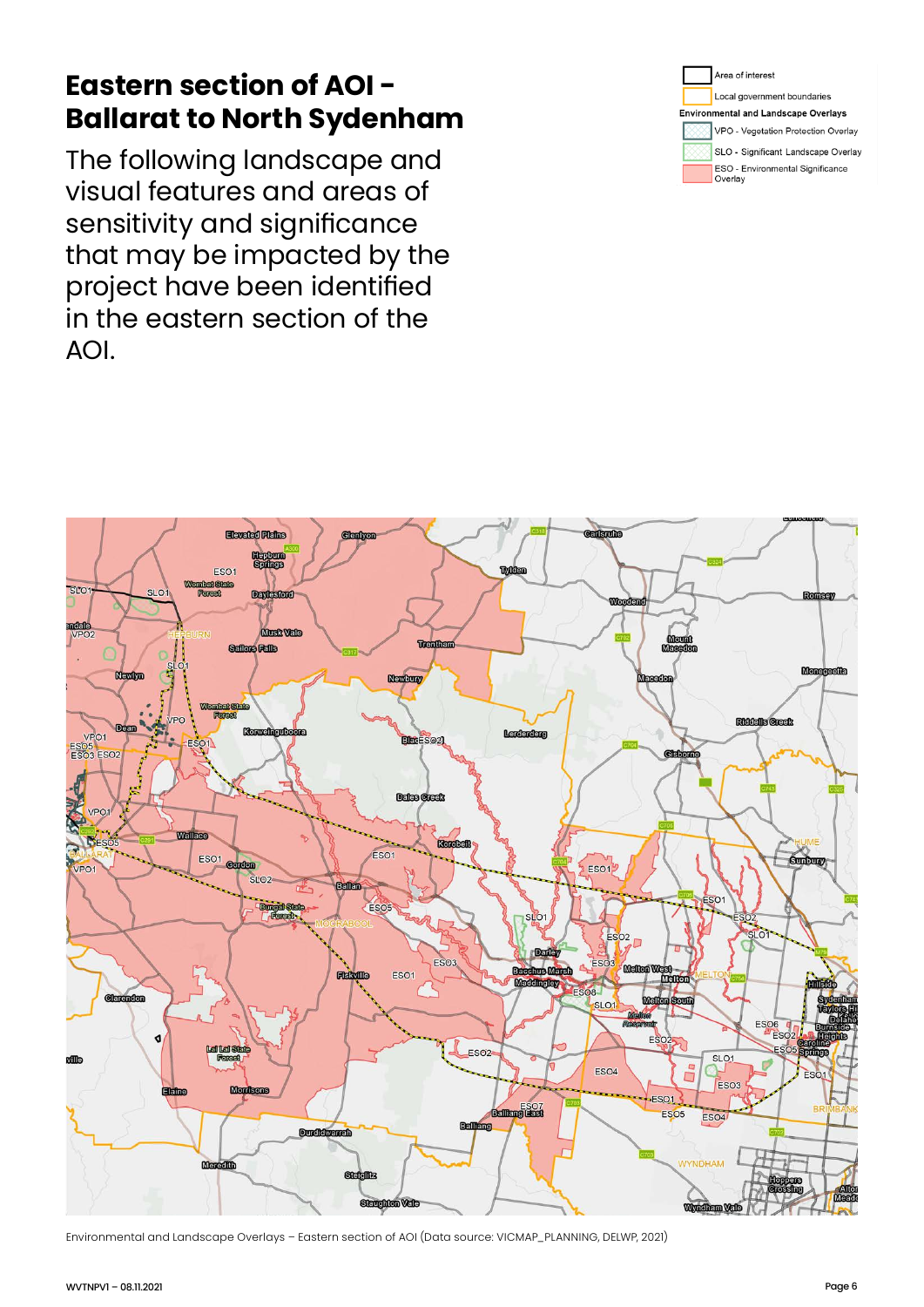# **Significant Landscapes**

- Hepburn Gold Mines and Volcanic District (State Significance).
- Mount Buninyong and Mount Warrenheip (Regional Significance).
- Lerderderg Gorge and State Park (State Significance) including the viewing location at Mount Blackwood (State Significance).
- Werribee Gorge (State Significance).
- Bacchus Marsh agricultural valley (Regional Significance).
- Parwan Valley (State Significance).
- Brisbane Ranges and Rowsley Scarp (State Sianificance).

# **Significant Views**

- Mount Buninyong and Mount Warrenheip (Regional Significance).
- Mount Blackwood (special interest).

# **Significant Landscape Overlays (SLO)**

- Melton Planning Scheme: volcanic hills and cones at Mount Cottrell, Mount Atkinson, and Mount Kororoit.
- Moorabool Planning Scheme: hilltops and ridge lines encircling the township of Bacchus Marsh, and the township of Gordon and surrounds.

#### **Environmental Significance Overlays (ESO)**

- Moorabool Planning Scheme: Long Forest Nature Reserve and the Werribee Gorge.
- Brimbank Planning Scheme: sections of the Maribyrnong River.
- Hume Planning Scheme: rural waterways and surrounding landscapes within Hume, such as the Maribyrnong River, Deep Creek and Jacksons Creek.

# **Vegetation**

Areas of intact native vegetation are generally found within State Parks, forests, conservation reserves, and areas of steeper topography unsuitable for agriculture. The vegetated rises of the Lerderderg State Park and Wombat State Forest are a prominent feature in views within the AOI and frame the horizon views to the north. Corridors of vegetation are present within shelterbelts, road reserves, and along waterways. Most reservoirs within the AOI are bordered by vegetation to some extent.

#### **Parks and reserves**

Long Forest and Werribee Gorge are recognised for the scenic value of the vegetation within the reserve. Werribee Gorge State Park and Mount Blackwood (near the Lerderderg State Park) have been identified as having formal lookout locations that take in views across the study area.

#### **Lakes and waterways**

Merrimu Reservoir, Djerriwah Reservoir, Pykes Creek Reservoir, Bostock Reservoir, Korweinguboora Reservoir, Bolwarrah Weir, Wilsons Reservoir and Moorabool Reservoir. Several reservoirs, including Merrimu, Moorabool, and Pykes Creek include picnic areas, amenities, areas for viewing the reservoirs, and other attractions.